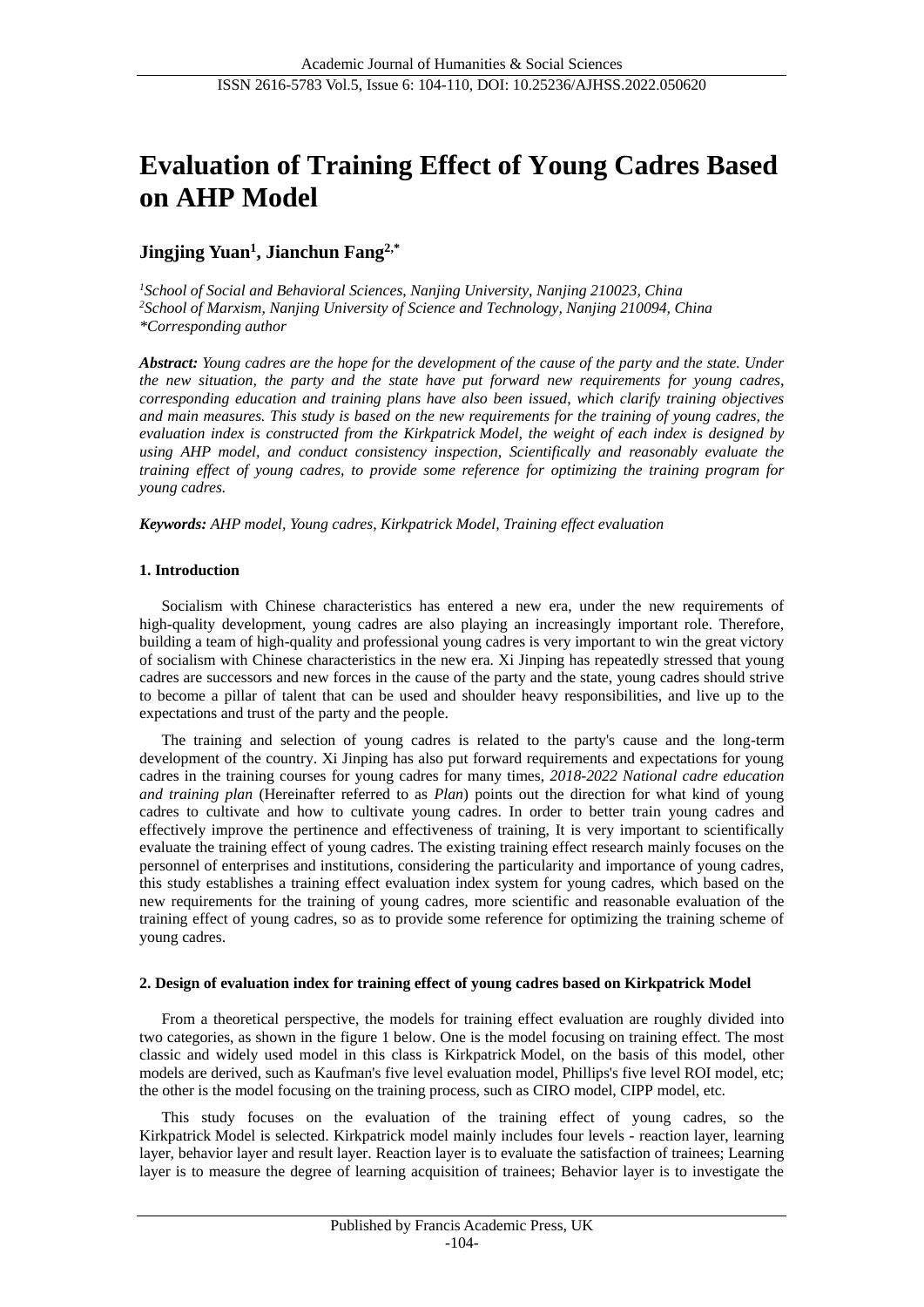## ISSN 2616-5783 Vol.5, Issue 6: 104-110, DOI: 10.25236/AJHSS.2022.050620

knowledge application degree of the trainees; Result layer is to calculate the benefits created by training.



*Figure 1: The models for training effect evaluation*

In order to more scientifically and reasonably evaluate the training effect of young cadres and improve the pertinence and practicability of the evaluation, When designing evaluation indicators, in addition to the common indicators for evaluating the training effect, some indicators reflecting the new requirements of the party and the state for young cadres should also be added.

Reaction layer - Analyze the training effect based on the trainees' satisfaction with all aspects of training, this layer focuses on the trainees' satisfaction with training. Considering the analysis from the perspective of trainees, three indicators closely related to trainees in the training process are selected, that is, training contents and methods, training teachers and training guarantee. In addition, the completion degree of training planning is also added, which is to broaden the dimension of training effect evaluation and evaluate the training effect from the perspective of training planners.

Learning layer - Analyze the training effect based on the evaluation of the trainees' learning acquisition, this layer focuses on the trainees' learning harvest. On the one hand, young cadres need to have certain general abilities, such as professional ability and management ability, therefore, two indicators of professional skill knowledge and management knowledge are selected; On the other hand, young cadres have certain particularity, *Plan* emphasizes the education of ideals, beliefs and purposes, ideological and moral education and excellent work style education for young cadres, therefore, this study also selects political training1 and ideal, belief and purpose education as the evaluation indicators of the learning layer.

Behavior layer - Analyze the training effect based on the investigation of the trainees' application of the learned knowledge, this layer focuses on the trainees' ability to apply what they have learned. From the role of young cadres, whether they can apply what they have learned is very important, *Plan* clearly stipulates that we should strengthen political training and practical training for young cadres. Based on the new requirements of the party and the state for young cadres, this study selects four indicators as the evaluation indicators of behavior layer: firm belief and loyalty, professional quality, combination of theory and practice, integrity and self-discipline.

Result layer - Analyze the training effect based on calculating the benefits created by training, this layer focuses on the benefits created by the trainees. As successors to the cause of the party and the state, young cadres need to improve their ability through training and better serve the people. Therefore, it is necessary to comprehensively consider internal evaluation and external evaluation, three indicators of public satisfaction, performance appraisal and leadership level are selected as the final evaluation indicators of the result layer.

Based on the above analysis, this study constructs the evaluation index system of the training effect of young cadres, as shown in the figure 2 below.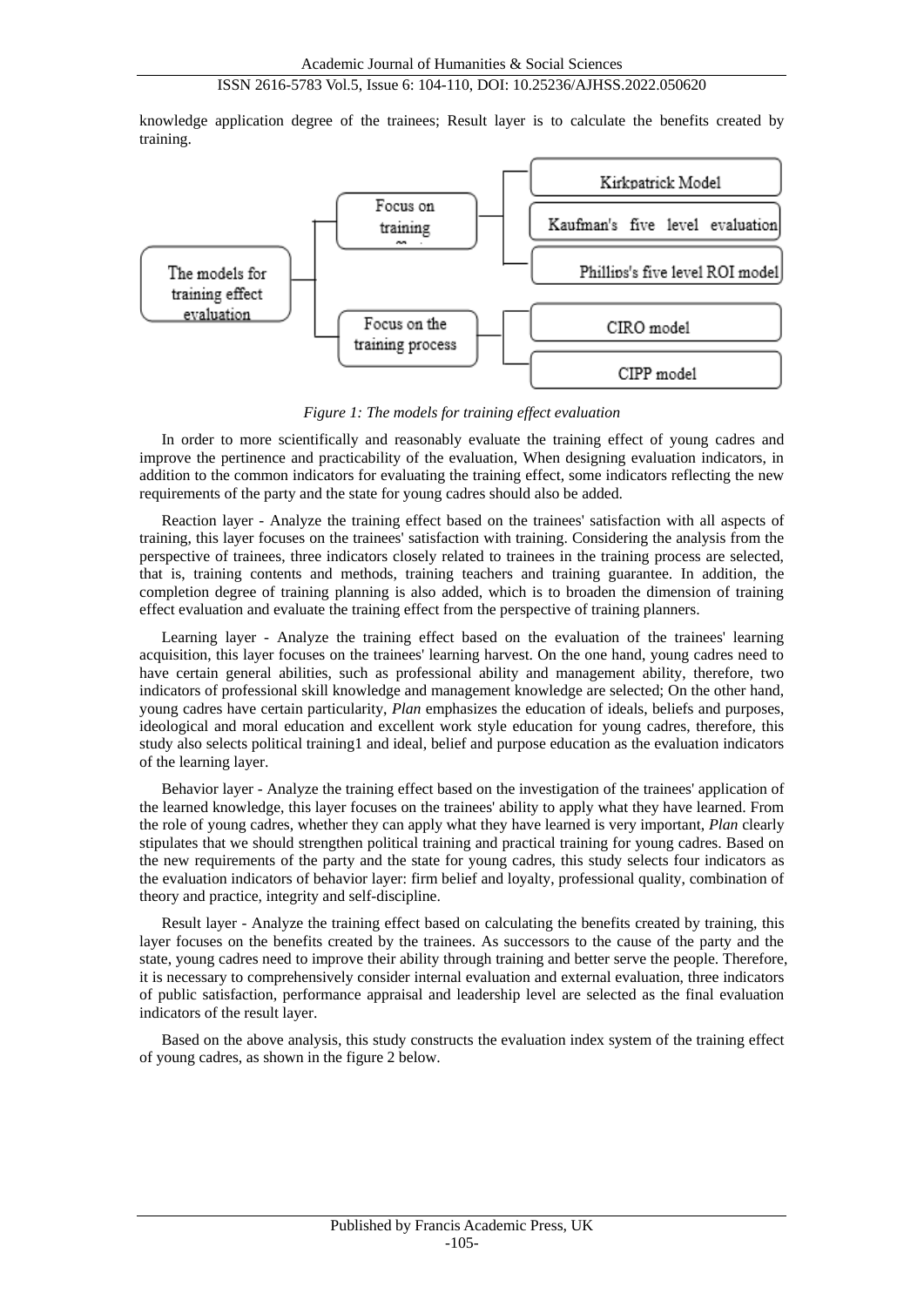

*Figure 2: Evaluation index system of the training effect of young cadres*

#### **3. Weight determination of evaluation index of training effect of Young Cadres based on AHP model**

In this study, the AHP model is used to weight the above-mentioned evaluation indicators of the training effect of young cadres, it mainly includes four steps: First, the hierarchy structure is established, and then the comparison matrix is constructed, then calculate the index weight, and finally test the consistency. Ultimately, a complete evaluation index system for the training effect of young cadres is constructed.

### *3.1 Establish hierarchy structure*

The hierarchy structure in AHP model refers to the structure composed of target layer (one-level index), object layer (two-level index) and index layer (third-level index). This study establishes the corresponding hierarchy structure based on the above-mentioned evaluation index system of young cadre training effect, as shown in the table 1 below.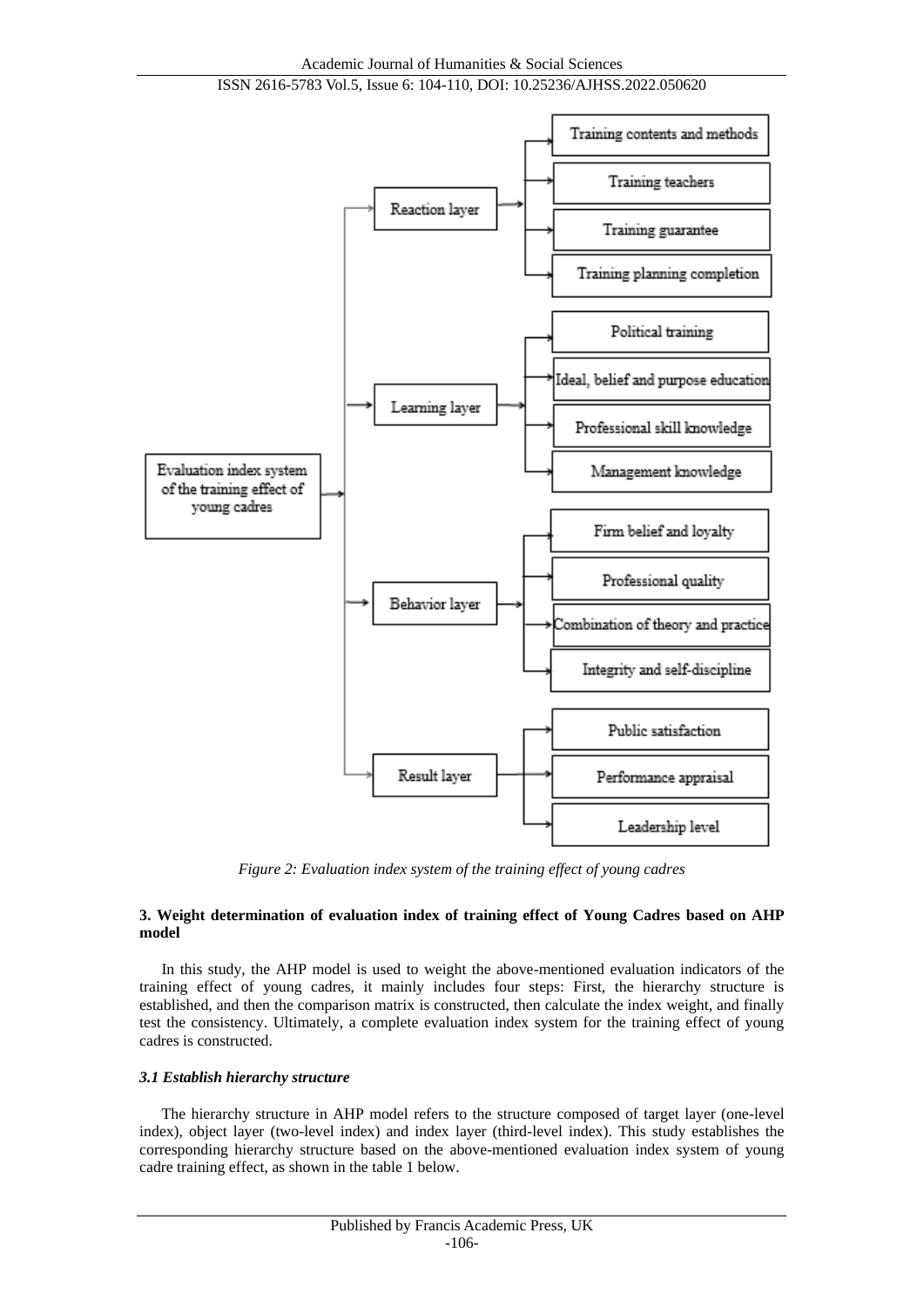#### **Target layer (one-level index) Object layer (two-level index) Index layer (third-level index)** Evaluation of training effect of young cadres Reaction layer A<sup>1</sup> Training contents and methods A<sup>11</sup> Training teachers A<sup>12</sup> Training guarantee A<sub>13</sub> Training guarantee A<sup>14</sup> Learning layer A<sup>2</sup> Political training A<sub>21</sub> Ideal, belief and purpose education A<sup>22</sup> Professional skill knowledge A<sup>23</sup> Management knowledge A<sup>24</sup> Behavior layer A<sup>3</sup> Firm belief and loyalty A<sub>31</sub> Professional quality A<sub>32</sub> Combination of theory and practice A<sup>33</sup> Integrity and self-discipline A<sup>34</sup> Result layer A<sup>4</sup> Public satisfaction A<sub>41</sub> Performance appraisal A<sup>42</sup> Leadership level A<sup>43</sup>

*Table 1: Hierarchy structure of training effect evaluation of young cadres*

#### *3.2 Build comparison matrix*

The construction of comparison matrix refers to the comparison of the relative importance of each factor at a certain level. Building a pairwise comparison matrix to determine its relative importance. The judgment matrix  $D = (d_{ij})_{n \times n}$  meets the following characteristics at the same time:

$$
d_{ij} = d_i/d_j \tag{1}
$$

$$
d_{ij} = 1(i = j)
$$
\n<sup>(2)</sup>

$$
d_{ij} = \frac{1}{d_{ji}}\tag{3}
$$

29 relevant experts were invited for this study, through the questionnaire, the numerical 1-9 scale method (the specific meaning is shown in the Table. 2 below) is used for investigation and analysis.

#### *Table 2: The numerical 1-9 scale method*

| Indicates that two factors are of equal importance                                   |
|--------------------------------------------------------------------------------------|
| Indicates that compared with one element, another element is slightly important      |
| Indicates that compared with one element, another element is significantly important |
| Indicates that compared with one element, another element is strongly important      |
| Indicates that compared with one element, another element is extremely important     |

Note: the importance of 8 is between 7 and 9. Similarly, 2, 4 and 6 are the intermediate judgment values of adjacent scales.

Firstly, this study needs to compare the reaction layer, learning layer, behavior layer and result layer, which belonging to the target layer, to construct judgment matrix; Secondly, it is necessary to compare the four indicators belonging to the reaction layer, to construct judgment matrix......and so on, a total of 5 judgment matrices are involved. After statistical processing of the questionnaire data, five judgment matrices are constructed as follows.

$$
D_{1} = \begin{bmatrix} 1 & 0.33 & 0.23 & 0.2 \\ 3.07 & 1 & 0.56 & 0.4 \\ 4.28 & 1.77 & 1 & 0.62 \\ 5.11 & 2.48 & 1.62 & 1 \end{bmatrix}
$$
  
\n
$$
D_{2} = \begin{bmatrix} 1 & 0.30 & 1.2 & 0.6 \\ 3.33 & 1 & 4.55 & 1.82 \\ 0.83 & 0.22 & 1 & 0.51 \\ 1.67 & 0.55 & 1.97 & 1 \end{bmatrix}
$$
 (5)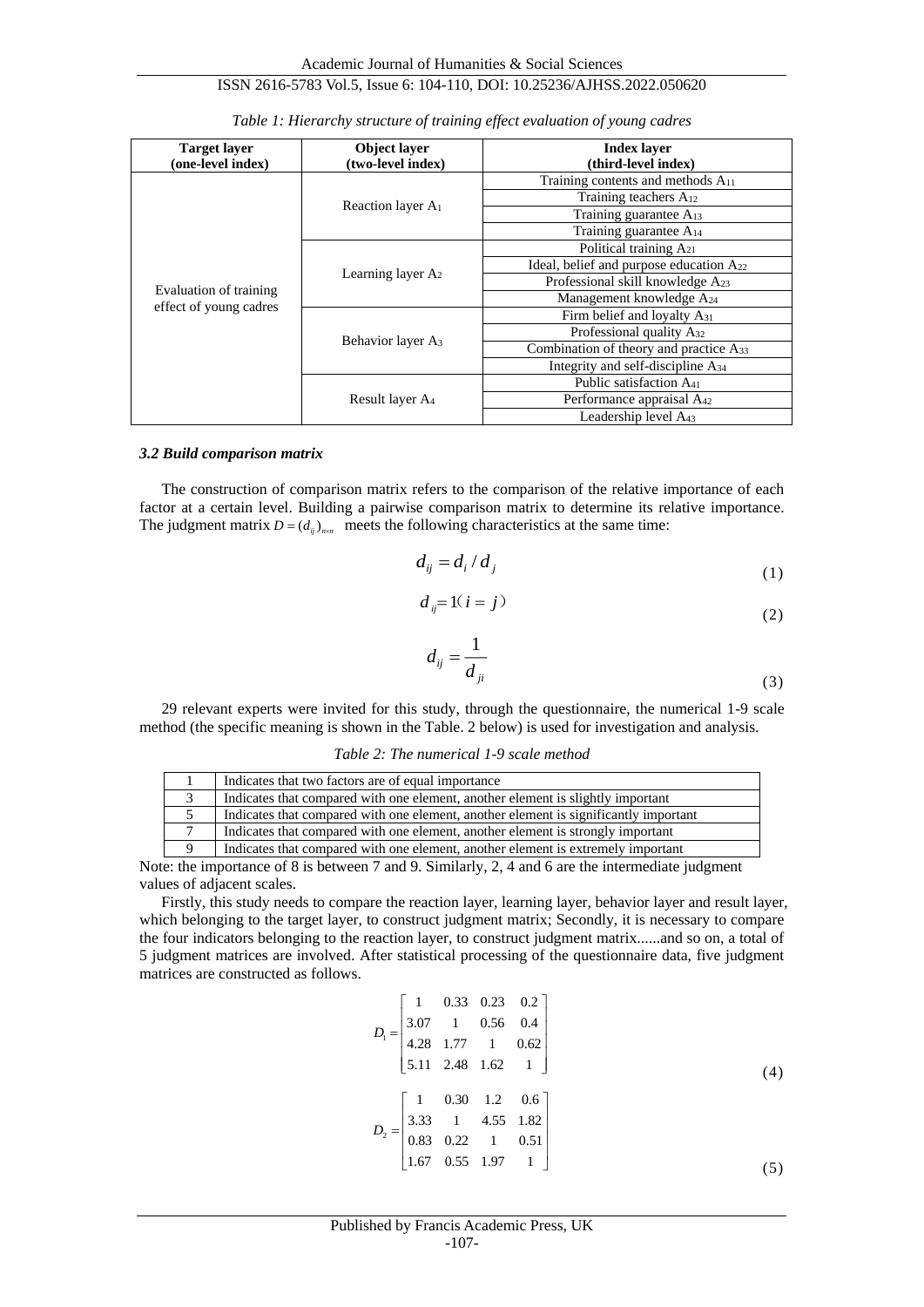Academic Journal of Humanities & Social Sciences ISSN 2616-5783 Vol.5, Issue 6: 104-110, DOI: 10.25236/AJHSS.2022.050620

$$
D_3 = \begin{bmatrix} 1 & 0.53 & 2.44 & 1.15 \\ 1.88 & 1 & 3.03 & 1.47 \\ 0.41 & 0.33 & 1 & 0.44 \\ 0.87 & 0.68 & 2.25 & 1 \end{bmatrix}
$$
(6)  

$$
D_4 = \begin{bmatrix} 1 & 1.54 & 1.09 & 0.91 \\ 0.65 & 1 & 0.66 & 0.43 \\ 0.92 & 1.51 & 1 & 0.76 \\ 1.1 & 2.3 & 1.31 & 1 \end{bmatrix}
$$
(7)  

$$
D_5 = \begin{bmatrix} 1 & 0.35 & 0.27 \\ 2.87 & 1 & 0.58 \\ 3.69 & 1.71 & 1 \end{bmatrix}
$$
(8)

#### *3.3 Calculate index weight*

Considering that the calculation process is basically the same, therefore, this part takes the four indicators of the object layer (two-level index) as an example (i.e. D1), list the calculation process of index weight, and others can be obtained in the same way.

| $D_1 = \begin{bmatrix} 3.07 & 1 & 0.56 & 0.4 \\ 4.28 & 1.77 & 1 & 0.62 \\ 5.11 & 2.48 & 1.62 & 1 \end{bmatrix}$ |  | $\begin{bmatrix} 1 & 0.33 & 0.23 & 0.2 \end{bmatrix}$ |  |
|-----------------------------------------------------------------------------------------------------------------|--|-------------------------------------------------------|--|
|                                                                                                                 |  |                                                       |  |
|                                                                                                                 |  |                                                       |  |
|                                                                                                                 |  |                                                       |  |

Geometrically average the vectors in each row of the judgment matrix  $D_1$ , that is, multiply the elements in each row and obtain the root value.

$$
W = \sqrt[4]{\prod_{j=1}^{4} d_{ij}} \tag{9}
$$

$$
W_1 = \sqrt[4]{1 \times 0.33 \times 0.23 \times 0.2} = 0.35
$$
 (10)

$$
W_2 = \sqrt[4]{3.07 \times 1 \times 0.56 \times 0.4} = 0.91
$$
\n(11)

$$
W_3 = \sqrt[4]{4.28 \times 1.77 \times 1 \times 0.62} = 1.47
$$
\n(12)

$$
W_4 = \sqrt[4]{5.11 \times 2.48 \times 1.62 \times 1} = 2.13
$$
\n(13)

To weight vector  $W = (W_1, W_2, W_3)$  normalization, get the weight of the object layer index,  $W_1 = 0.0722$ ,  $W_2 = 0.1873$ ,  $W_3 = 0.3028$ ,  $W_4 = 0.4378$ .

Combined with the eigenvector, the maximum eigenvalue can be calculated  $\lambda_{\text{max}} = 4.02$ , then, the CI for consistency inspection is calculated by using the maximum eigenvalue  $\lambda_{\text{max}}$ .

$$
CI = \frac{\lambda_{\text{max}} - n}{n - 1} = 0.008\tag{14}
$$

#### *3.4 Consistency test*

AHP needs to test the consistency of the judgment matrix,which means using CR as an index to check the consistency of judgment matrix. Generally, the smaller the CR value, the better the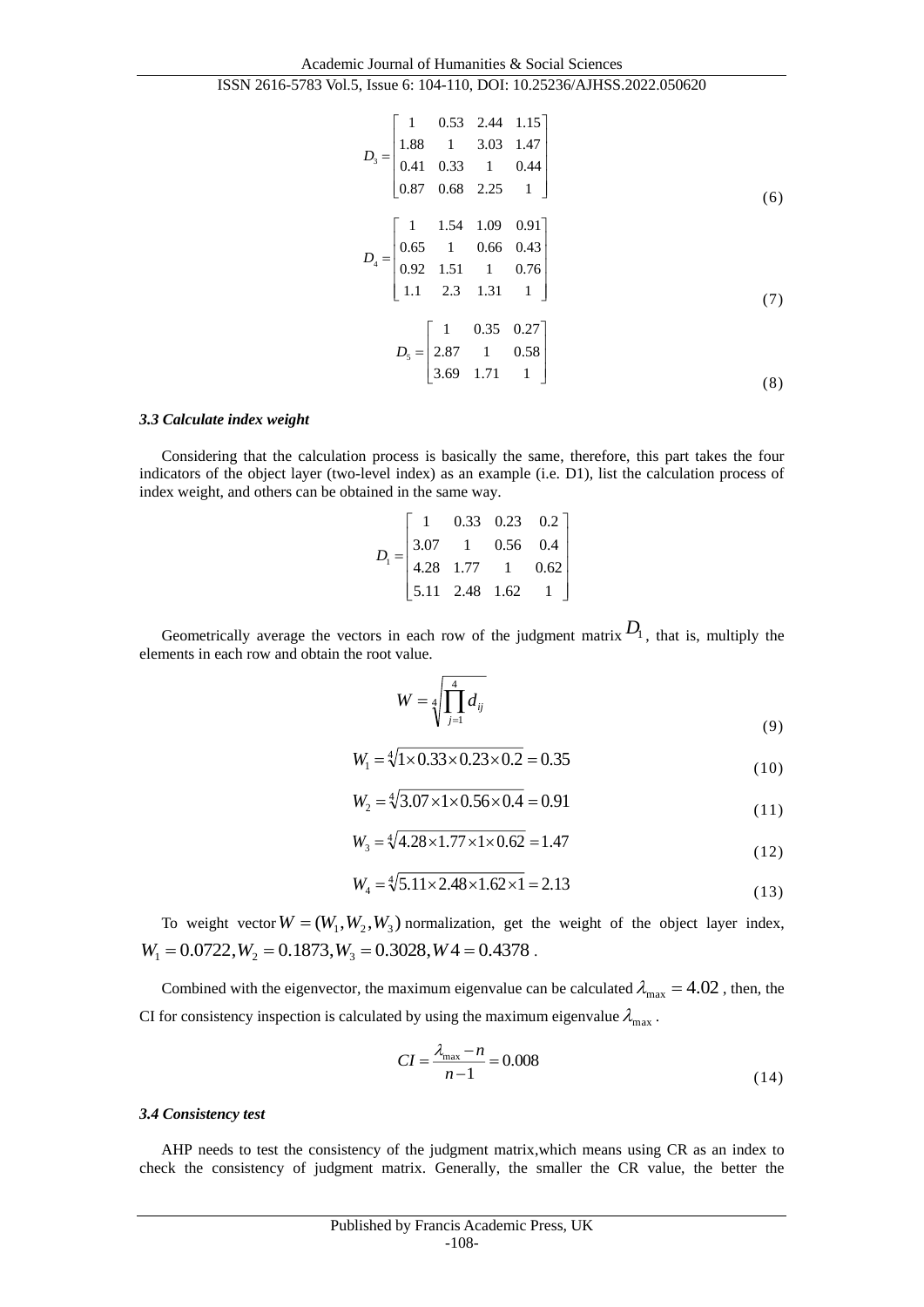## ISSN 2616-5783 Vol.5, Issue 6: 104-110, DOI: 10.25236/AJHSS.2022.050620

consistency of the judgment matrix. When  $n \geq 2$ , consistency ratio of judgment matrix  $=$   $\frac{0.1}{0.1}$  $CR = \frac{CI}{RI} < 0.1$ , that is to say, the judgment matrix meets the consistency test. On the contrary, it indicates that there is no consistency, and the judgment matrix should be adjusted appropriately and analyzed again.

|  | Table 3: Average randomness index |  |
|--|-----------------------------------|--|
|  |                                   |  |

| number<br><b>Jrder</b> | -              |                 | . .         |                |                |      |      | - 11    |                      |
|------------------------|----------------|-----------------|-------------|----------------|----------------|------|------|---------|----------------------|
| $\sim$<br>171          | $\sim$<br>∪.∪∠ | $\Omega$<br>∪.∪ | . .<br>1.14 | $\sim$<br>1.26 | $\sim$<br>1.50 | 1.41 | 1.40 | ΔO<br>. | $-1$<br>. . <i>.</i> |
| ъT.                    |                |                 |             |                |                |      |      |         |                      |

RI: Average randomness index.

The consistency test of the above judgment matrix shows that:

$$
CR = \frac{CI}{RI} = 0.009 < 1\tag{15}
$$

Therefore, it passes the consistency test. That is, the weights of the Object layer indicators are:

$$
W_1 = 0.0722, W_2 = 0.1873, W_3 = 0.3028, W_4 = 0.4378
$$

According to the above method, the weight of the overall index system is calculated as shown in the table 4 below.

| <b>Target layer</b><br>(one-level<br>index) | Object layer<br>(two-level<br>index) | Single<br>weight | <b>Index layer</b><br>(third-level index)       | Single<br>weight | Comprehensive<br>weight |
|---------------------------------------------|--------------------------------------|------------------|-------------------------------------------------|------------------|-------------------------|
|                                             | Reaction layer A <sub>1</sub>        | 7.22%            | Training contents and methods $A_{11}$          | 14.55%           | 1.05%                   |
|                                             |                                      |                  | Training teachers A <sub>12</sub>               | 48.91%           | 3.53%                   |
|                                             |                                      |                  | Training guarantee A <sub>13</sub>              | 11.79%           | 0.85%                   |
|                                             |                                      |                  | Training guarantee A <sub>14</sub>              | 24.75%           | 1.79%                   |
|                                             |                                      | 18.73%           | Political training A <sub>21</sub>              | 25.25%           | 4.73%                   |
|                                             | Learning layer $A_2$                 |                  | Ideal, belief and purpose education<br>$A_{22}$ | 38.90%           | 7.29%                   |
| Evaluation of                               |                                      |                  | Professional skill knowledge A <sub>23</sub>    | 11.29%           | 2.11%                   |
| training effect<br>of young                 |                                      |                  | Management knowledge A <sub>24</sub>            | 24.56%           | 4.60%                   |
| cadres                                      | Behavior layer A <sub>3</sub>        | 30.28%           | Firm belief and loyalty $A_{31}$                | 26.92%           | 8.15%                   |
|                                             |                                      |                  | Professional quality $A_{32}$                   | 15.87%           | 4.81%                   |
|                                             |                                      |                  | Combination of theory and practice<br>$A_{33}$  | 24.54%           | 7.43%                   |
|                                             |                                      |                  | Integrity and self-discipline A <sub>34</sub>   | 32.67%           | 9.89%                   |
|                                             | Result layer A <sub>4</sub>          | 43.78%           | Public satisfaction A <sub>41</sub>             | 13.06%           | 5.72%                   |
|                                             |                                      |                  | Performance appraisal A <sub>42</sub>           | 33.97%           | 14.87%                  |
|                                             |                                      |                  | Leadership level A43                            | 52.97%           | 23.19%                  |

*Table 4: Evaluation index system and weight of training effect of young cadres*

#### **4. Conclusion**

Young cadres are the hope of the development of the cause of the party and the state. Therefore, how to effectively train young cadres is very important, scientific evaluation is the basis for improving training efficiency. This study focuses on young cadres, from the perspective of scientific evaluation of the training effect of young cadres, in order to improve the pertinence and effectiveness of training through scientific and reasonable evaluation of the training effect. Sort out the new requirements put forward by the party and the state for the training of young cadres, based on the four layers of Coriolis model - reaction layer, learning layer, behavior layer and result layer, to select the evaluation index of training effect of young cadres, on this basis, the evaluation index system of training effect of young cadres is established by using AHP model.

With the continuous development of society, the training objectives and training paths for young cadres will become clearer and clearer, how to scientifically carry out relevant training is an important issue, scientific and reasonable evaluation of training effect can maximize the effectiveness of training, it is hoped that this study can provide some reference for the follow-up training of young cadres.